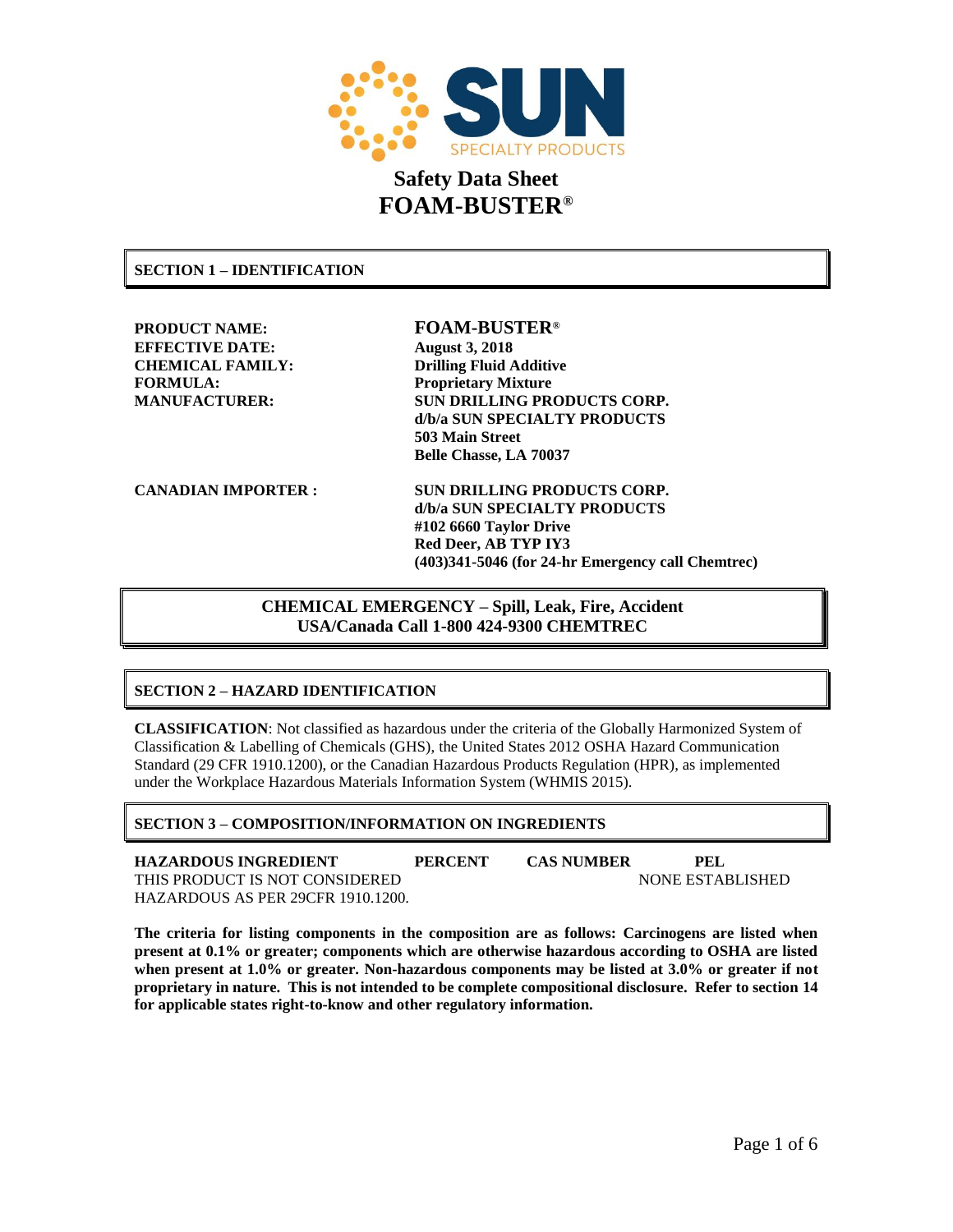

**EMERGENCY OVERVIEW**

**APPEARANCE/ODOR:** Black Liquid/Mild Odor **SHORT TERM EXPOSURE GENERAL:** No significant adverse health effects are expected to develop with normal use. **EYES:** Slight to moderate irritation. **SKIN:** Slight to moderate irritation. **INHALATION:** Persons with pre-existing respiratory disorders may experience slight irritation. **INGESTION:** No significant adverse health effects are expected to develop if only small amounts (less than a mouthful) are swallowed.

**OSHA REGULATED:** Not regulated.<br>**LISTED CARCINOGEN:** NTA - Not classified.

**LISTED CARCINOGEN: NTA -** Not classified. **IARC MONOGRAPHS -** Not classified.

# **SECTION 4 – FIRST AID MEASURES**

**EYE CONTACT** - In case of eye contact, flush immediately with water for a minimum of 15 minutes; seek medical attention if contact irritation persists.

**SKIN CONTACT** – Avoid direct repeated skin contact. If contact results in irritation, wash thoroughly with soap and water.

**INHALATION** - If affected by inhalation, remove to fresh air.

**INGESTION** - If swallowed, do not induce vomiting; seek immediate medical attention.

# **SECTION 5 – FIRE FIGHTING MEASURES**

**FLASHPOINT:** >275°F

**EXTINGUISHING MEDIA:** Water fog or spray, Foam, Dry Powder, Carbon Dioxide. **DECOMPOSITION PRODUCTS:** From fire, Carbon Oxides. **LOWER FLAME LIMIT:** NA **HIGHER FLAME LIMIT:** NA **UNUSUAL FIRE AND EXPLOSION HAZARDS:**None Known. **FIRE FIGHTING EQUIPMENT:** Fire Fighters and others exposed to products of combustion should wear

self-contained breathing apparatus. Equipment should be thoroughly decontaminated after use.

## **SECTION 6 – ACCIDENTAL RELEASE MEASURES**

## **CHEMICAL EMERGENCY NUMBER (24 HOURS): CHEMTREC 1-800-424-9300 USA/CANADA**

**SPILL:** In case of spill, if product cannot be collected by vacuum and recycled, dispose of in accordance with applicable regulations. Product as sold would be a nonhazardous industrial waste. Avoid spillage into drains, surface, and ground water.

**RCRA STATUS:** Product as sold is not a Characteristic or Listed RCRA waste.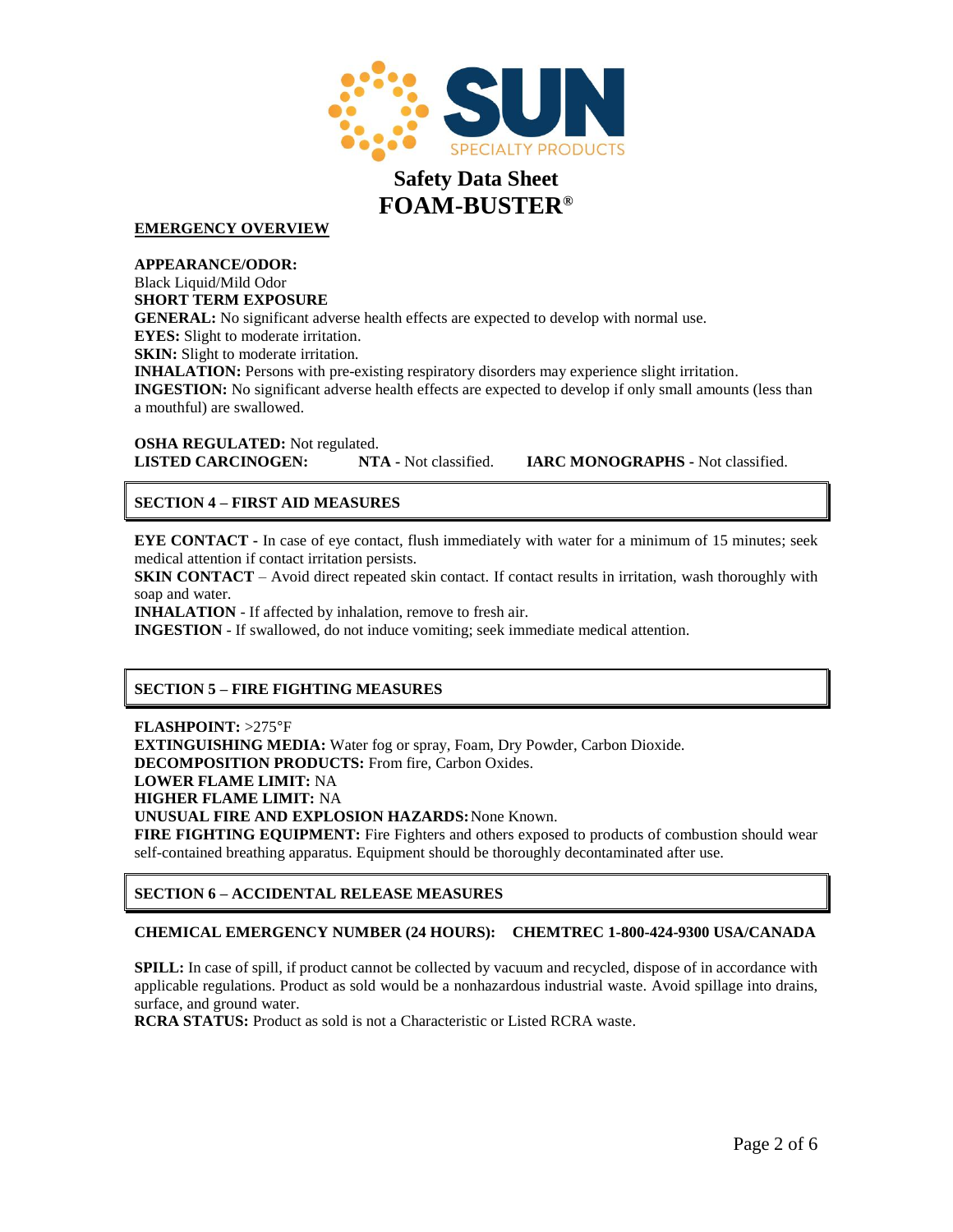

# **SECTION 7 – HANDLING AND STORAGE**

Handle in accordance with good industrial hygiene and safety practices. These practices include avoiding unnecessary exposure and prompt removal of material from eyes, skin and clothing. Good housekeeping is essential in reducing possible slipping hazards.

**HANDLING AND STORAGE:** No special storage requirements. Provide sufficient general ventilation during and after application. Avoid prolonged or repeated contact with skin, eyes and clothing. After handling this product, wash hands before eating, drinking or smoking. If necessary, take first aid action shown in Section 4.

# **SECTION 8 – EXPOSURE CONTROL/PERSONAL PROTECTION**

### **GENERAL CONSIDERATIONS:**

Consider the potential hazards of this material (see section 3), applicable exposure limits, job activities, and other substances in the work place when designing engineering controls and selecting protective equipment.

**EYE PROTECTION:** Use goggles or safety glasses with faceshield if splashing is possible. **RESPIRATORY PROTECTION:** Not normally needed. Use NIOSH-approved respirator if exposure is unknown or exceeds any permissible limits. **PROTECTIVE GLOVES:** Wear impervious gloves.

**VENTILATION:** General or Local exhaust.

**LOCAL EXHAUST:** Recommended in closed places.

**Use NIOSH/MSHA approved respiratory protection equipment when airborne exposure limits are exceeded (see below). Consult the respirator manufacturer to determine appropriate type of equipment for a given application. Observe respirator use limitations specified by NIOSH/MSHA or the manufacturer. Respiratory protection programs must comply with 29 CFR 1910.134.**

**VENTILATION NOTES: Provide general or local ventilation to control exposure levels below airborne exposure limits (see below). The use of local mechanical exhaust ventilation is preferred at sources of air contamination such as open process equipment. Consult NFPA Standard 91 for design of exhaust systems.**

**THRESHOLD LIMIT VALUE:** None established for this Product.

**PROTECTIVE EQUIPMENT:** HMIS PERSONAL PROTECTION: B: Safety Glasses, Gloves **The user should read and understand all instructions and limitations supplied with the equipment since protection is usually provided for a limited time or under certain circumstances.**

## **SECTION 9 – PHYSICAL AND CHEMICAL PROPERTIES**

**APPEARANCE/ODOR:** Black Liquid/ Mild Odor **BOILING POINT:** IBP 140°C **FREEZING POINT:**  $-20^{\circ}$ C **FLASHPOINT:**  $> 135^{\circ}C$  ( $> 275^{\circ}F$ ) **VAPOR PRESSURE:** 760 mm **VAPOR DENSITY (AIR = 1):** Like water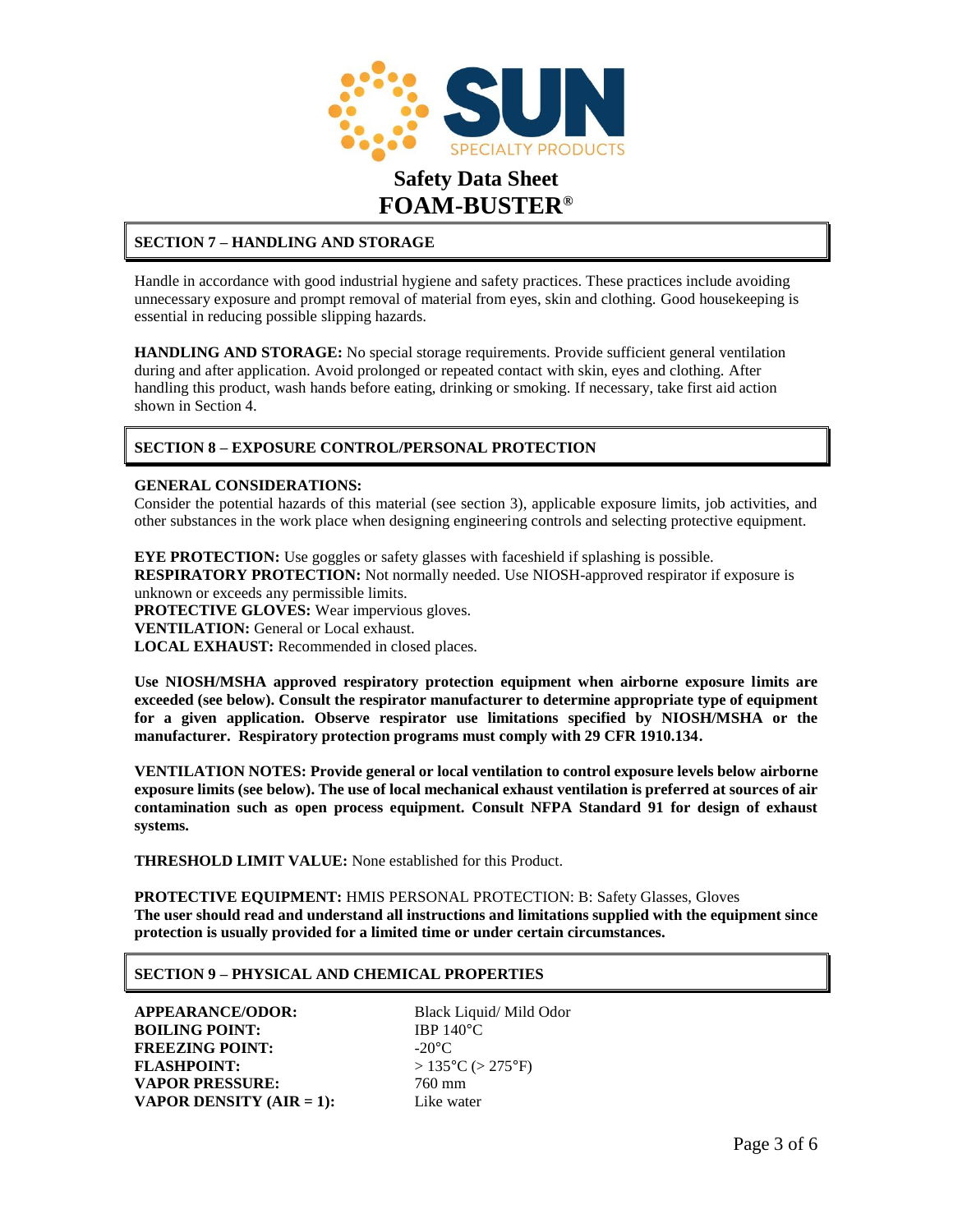

**SPECIFIC GRAVITY** 1.08 g/cc **pH:** 8.5-9.8 **SOLUBILITY IN WATER:** Partial

**SECTION 10 – STABILITY AND REACTIVITY**

**HAZARDOUS POLYMERIZATION:** Will Not Occur. **CONDITIONS TO AVOID:** None known. **INCOMPATIBILITY:** Avoid strong acids and bases.

**STABILITY:** Stable under normal ambient and anticipated storage and handling conditions of temperature and pressure.

# **SECTION 11 – TOXICOLOGICAL INFORMATION**

**ACUTE TOXICITY:** There is no evidence associating single exposure to the substance with a consistent and identifiable toxic effect.

**SKIN CORROSION/IRRITATION:** Persons with pre-existing skin disorders may experience slight irritation. **SERIOUS EYE DAMAGE/IRRITATION:** May be irritating to eyes on direct contact.

**GERM CELL MUTAGENICITY:** ND

**CARCINOGENICITY:** ND

**REPRODUCTIVE TOXICITY:** ND

**STOT-SINGLE EXPOSURE:** There is no evidence associating single exposure to the substance with a consistent and identifiable toxic effect.

**STOT- REPEATED EXPOSURE:** There is no evidence associating repeated exposure to the substance with a consistent and identifiable toxic effect.

**ASPIRATION HAZARD:** ND

## **SECTION 12 – ECOLOGICAL INFORMATION**

**Data from laboratory studies and from scientific literature is noted below if available.**

## **SECTION 13 – DISPOSAL CONSIDERATIONS**

**WASTE DISPOSAL:** Follow applicable governing regulations for disposal. Product as sold is nonhazardous per RCRA.

## **SECTION 14 – TRANSPORTATION INFORMATION**

**The data provided in this section if for information only. The description shown may not apply to all shipping situations. Consult 49 CFR, or appropriate regulations to properly classify your shipment for transportation.**

**PROPER SHIPPING NAME: NOT REGULATED HAZARD CLASS AND LABEL:** N/A **UN/NA NUMBER:** N/A **HARMONIZED CODE/TARIFF CODE** 3824-90-0000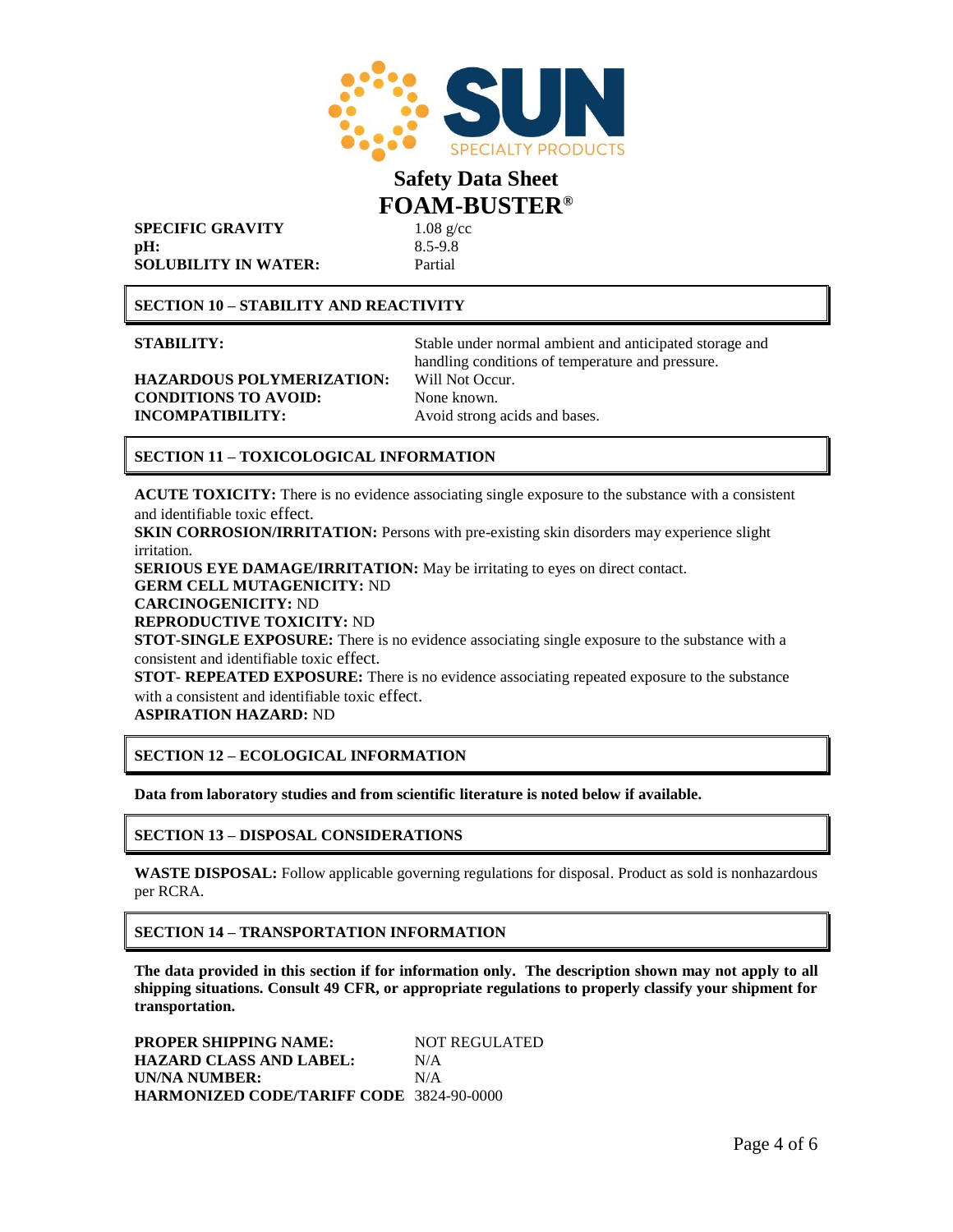

**PACKAGING SIZE:** 55-Gallon Drum, 220, 275, and 550-Gallon Tanks, 5-gallon pails

### **SECTION 15 – REGULATORY INFORMATION**

| <b>SARA 311 CATEGORIES:</b>              |                                                        |
|------------------------------------------|--------------------------------------------------------|
| <b>EPA ACUTE:</b>                        | N <sub>0</sub>                                         |
| <b>EPA CHRONIC:</b>                      | N <sub>0</sub>                                         |
| <b>EPA IGNITABILITY:</b>                 | N <sub>0</sub>                                         |
| <b>EPA REACTIVITY:</b>                   | N <sub>0</sub>                                         |
| <b>EPA SUDDEN RELEASE OF PRESSURE:</b>   | N <sub>0</sub>                                         |
| <b>CERCLA RQ VALUE:</b>                  | None under CERCLA but check individual State           |
|                                          | Regulations                                            |
| <b>SARA TPQ:</b>                         | None                                                   |
| <b>SARA RO:</b>                          | None                                                   |
| <b>EPA HAZARD WASTE#:</b>                | None                                                   |
| <b>CLEAN AIR:</b>                        | N/A                                                    |
| <b>CLEAN WATER:</b>                      | N/A                                                    |
| <b>SARA SECTION 313:</b>                 | N <sub>0</sub>                                         |
| <b>NFPA HEALTH:</b>                      | 1                                                      |
| NFPA FLAMMABILITY:                       | 1                                                      |
| <b>NFPA REACTIVITY:</b>                  | $\theta$                                               |
| <b>DEA Chemical Trafficking Act:</b>     | N/A                                                    |
| <b>TSCA STATUS:</b>                      | All ingredients in this product are on the TSCA        |
|                                          | Inventory List.                                        |
| <b>CANADIAN DOMESTIC SUBSTANCES LIST</b> | All substances contained in this product are listed on |
|                                          | the Canadian Domestic Substances List (DSL) or are     |
|                                          | not required to be listed.                             |
|                                          |                                                        |

# **SECTION 16 – OTHER INFORMATION**

**FOOT NOTES: N/A** NOT APPLICABLE **ND** – NO DATA AVAILABLE  $>$  = GREATER THAN  $\lt$  = LESS THAN

### **REVISION DATE: August 3, 2018**

**REVISION STATEMENT:** Changes have been made throughout this Safety Data Sheet. Please read the entire document.

### **DISCLAIMER:**

**Although the information and recommendations set forth herein (hereinafter "Information") are presented in good faith and believed to be correct as of the date hereof, the Company makes no representations as to the completeness or accuracy thereof. Information is supplied upon the condition that the persons receiving this SDS will make their own determination as to its suitability for their intended purpose prior to use. Since the product is within the exclusive control of the user, it is the user's obligation to determine the conditions of safe use of this product. Such conditions should comply with all Federal Regulations concerning the Product.** 

**NO REPRESENTATIONS OR WARRANTIES EITHER EXPRESSED OR IMPLIED OF MERCHANTABILITY, FITNESS FOR A PARTICULAR PURPOSE OR OF ANY OTHER**